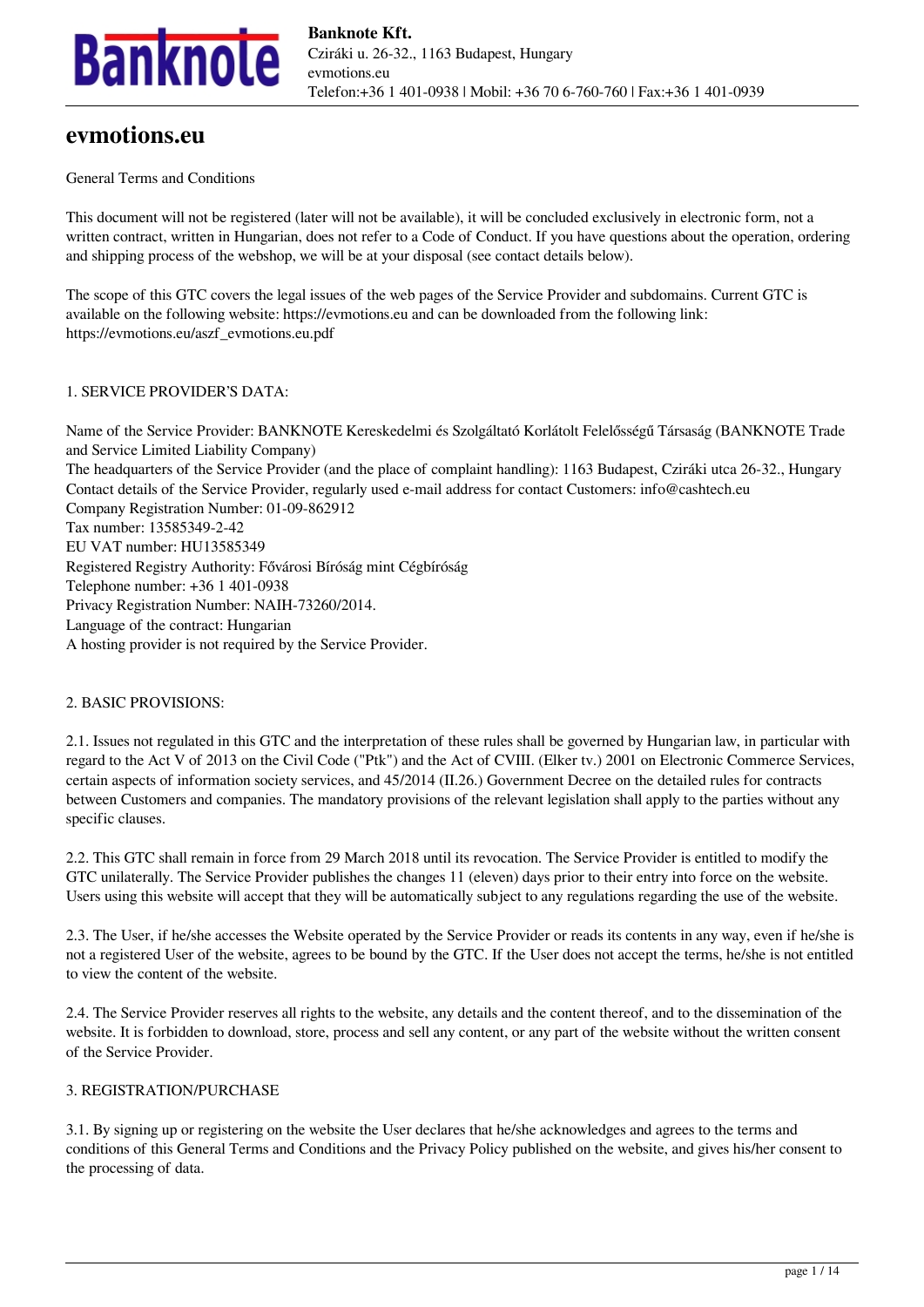

3.2. When purchasing/registering a User must provide his/her own real data. In case of entering untrue or other personal data during purchase/registration or entering data that belong to another person the resulting electronic contract is null and void. The Service Provider shall not be liable for the use of any other person's data used by another User.

3.3. The Service Provider shall not be liable for any delays, other problems and faults due to misrepresentation and/or inaccuracy of the User's data.

3.4. The Service Provider shall not be liable for any damages arising from the User forgetting his/her password or its becoming available for any unauthorized person for any reason not attributable to the Service Provider.

### 4. RANGE OF PRODUCTS AND SERVICES TO BE PURCHASED

4.1. The prices shown on the products are in HUF, they include the statutory VAT, but do not include the home delivery fee. No extra packaging fee will be charged.

4.2. In the web shop, the Service Provider details the name, description and picture of the product. Images displayed on a product datasheet may differ from reality, they serve as an illustration. We are not responsible for the difference between the image displayed in the webshop and the actual appearance of the product.

4.3. If a promotional price is introduced, the Service Provider fully informs Users about the special offer and its exact duration.

4.4. In spite of all the Service Provider's carefulness a wrong price might be placed on the web shop's surface, in particular when the price is obviously false, that is, it is significantly different from the generally accepted or estimated price of the product, or when it is due to system issues and the price is 0 HUF or 1 HUF, the Service Provider is not obliged to deliver the product at a wrong price, but can offer the Customer the right price and in the knowledge of this the Customer may withdraw from his/her intention to purchase.

4.5. In the event of a wrong price, there is a striking price-value disproportion between the actual and stated price of the product, which an average Customer immediately needs to detect. Pursuant to Act V of 2013 of the Civil Code, the contract is concluded with the mutual and consistent expression of the will of the parties. If the parties can not agree on the terms of the contract, i.e. there is no statement expressing the will of the parties in a mutually and unambiguous manner, we can not speak of a valid contract from which rights and obligations would arise. On this basis, the order acknowledged at the wrong/incorrect price will be considered to be null and void.

# 5. ORDER PROCESSING

5.1. The User selects the product he/she wants to purchase.

5.2. The User sets the number of products he/she wants to buy.

5.3. The User places the selected products in the basket. A User can view the basket content at any time by clicking on the "basket" link.

5.4. If the User wants to add more items to the basket, he/she can select the "Buy More Products" button. If he/she does not want to buy more products, he/she checks the number of products he/she wants to buy. Clicking on the "delete - X" icon clears the contents of the basket. Once the amount has been finalized, the content of the basket is automatically updated. If this does not happen, the User must click on the "Update Basket" icon.

5.5. The User selects the delivery address and then the delivery/payment method, its types are as follows:

5.5.1. Payment methods: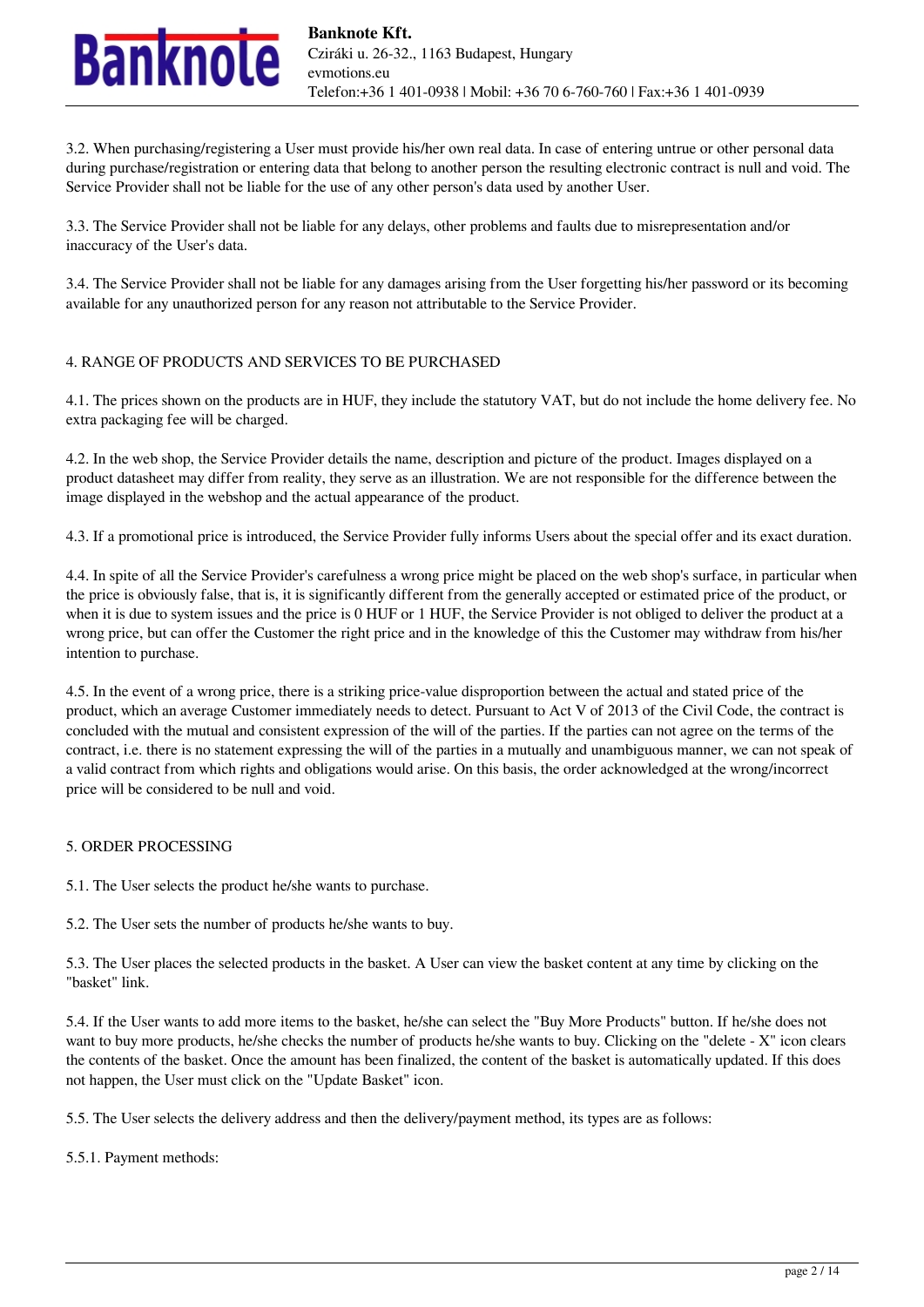

Cash on delivery (c.o.d): If you want to settle the order value upon receipt of the package, choose the "Cash on delivery" payment method.

Personal pick up: If you would like to pay cash or credit card at our Customer service on receipt of the goods, select Payment by Cash or Credit Card on Customer Service.

Bank transfer (with advance payment): The payment of the order is paid by the User before the order is fulfilled. In the remit note, enter the order identifier.

PayPal: If you choose PayPal at the checkout, the page will automatically redirect you to PayPal's Secure (SSL) payment page.

In the case of credit card payments through the Internet (SSL 128-bit encryption), the bankcard data is transferred directly to the Bank's server. In addition to the card number and expiration date, for online payment, you must enter the CVC2 code, which is a three-digit code below the magnetic stripe. Accepted credit cards: VISA, EC/MC embossed cards.

5.5.2. Shipping cost:

The User can expect the following shipping costs. Naturally, the following fees are automatically calculated when you place your order and are shown in the basket.

On your orders, you may be charged for the following shipping costs. Of course, the following fees are automatically calculated when you place your order and are shown in the basket.

Shipping cost net 1.000 HUF - 8.000 HUF (gross 1.270 HUF - 10.160 HUF) net 1.000 HUF

From net 8.001 HUF (from gross 10.161 HUF) Free of charge

The shipping cost is invoiced together with the price of the ordered products. The above costs must be paid once, even if an order can only be delivered in multiple bundles or not at the same time.

5.6. If there is an error or defect in the webshop concerning the products or the prices, we reserve the right to make corrections. In such cases, we will immediately inform the buyer about the new data after the error is detected or modified. The buyer can then confirm the order once more, or it is possible for any party to withdraw from the contract.

5.7. The total amount payable includes all costs based on the aggregate order and confirmation letter. The bill, the right of withdrawal and the warranty are included in the package. The User is obliged to check the package at delivery in front of the courier and in case of possible damage to products or packaging, he or she is obliged to request a record and in case of damage the package he/she is not obliged to take over the package. The Service Provider does not accept subsequent, non-recorded complaints.

5.8. Once the data has been provided, the User can submit his order by clicking on the "summary" and then "sending the order" button, but before all that he/she can check the given information again, or send a comment with the order or email us any other ordering wishes.

5.9. Correcting Input Bugs: A User can step back to the previous phase before completing the order process, where he/she can improve the input data. In detail: During ordering it is possible to view or modify the content of the basket, if the basket does not contain the quantity to be ordered, the User can enter the amount of quantity to be ordered in the input field in the quantity column and then press the "Update/Update the basket" Button. If the User wants to delete items in the basket, he/she has to click on the "X" "delete" button. During the order, the User has a continuous opportunity to correct/delete the inputs.

5.10. The User receives an acknowledgment after sending the order by email. If this confirmation is received from the User's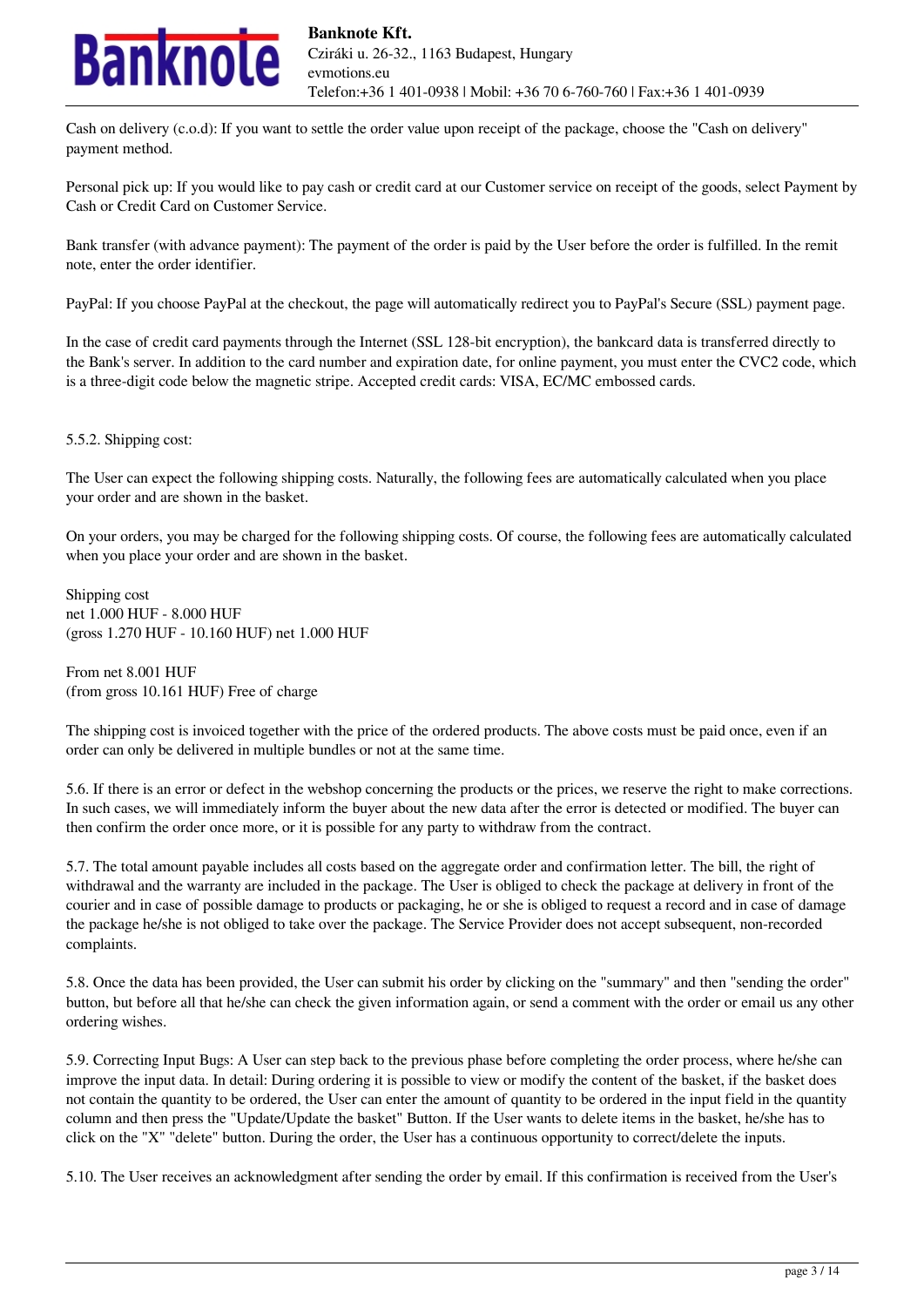

order within a reasonable period of time, but no later than within 48 hours, the User shall be exempt from the bound of the offer or contractual obligation. The order and its confirmation shall be deemed to have been received by the Service Provider or the User when it becomes available to them. The Service Provider excludes the responsibility of the confirmation if the confirmation does not arrive in time because the User has entered an incorrect email address during the registration process or because the account associated with his/her account cannot receive a message due to lack of free space.

5.11. The User acknowledges that the confirmation given in the previous section is only an automatic confirmation, the contract will not be generated. The contract is created when the Service Provider notifies the User of the details of the order and its expected performance with another confirmation of the above mentioned item.

# 6. PROCESSING AND PERFORMANCE OF ORDERS

6.1. Orders are processed during opening hours. In addition to the times specified for processing the order, it is possible to place the order, if it is after the working time, processing will take place the next day. Service Provider's Customer service will always confirm by electronic means when it can fulfil its order.

6.2. General execution deadline, within 1-2 company days of receipt.

6.3. According to the contract of sale, the Service Provider shall transfer the ownership of the property; the User shall pay the purchase price and take over the item.

6.4. If the seller is a company and the buyer is a Customer and the seller undertakes to deliver the item to the buyer, the risk of damage passes to the buyer when the buyer or the third party he/she designates takes it over. The risk of damage is transferred to the buyer upon delivery to the carrier if the carrier has been entrusted to it by the buyer, provided that the carrier is not recommended by the seller.

6.5. If the seller is a company and the buyer is a Customer, in the absence of a different agreement between the parties, the seller (according to the present GTC: Service Provider) shall be obliged to sell the goods without delay to the buyer (User) but not later than within thirty days of the conclusion of the contract.

6.6. In case of delays of the Service Provider, the User is entitled to set a deadline. If the seller fails to comply within a reasonable time, the buyer is entitled to terminate the contract.

6.7. The User is entitled to terminate the contract without setting an extra deadline if

(a) the Service Provider has refused to perform the contract; or

(b) the contract was to be concluded by the parties, or by reason of the recognizable purpose of the service, at the specified execution time, and not at other times.

6.8. If the Service Provider fails to fulfil its contractual obligation because the contracted product is not available, it shall promptly inform the User thereof and reimburse the amount paid by the User.

# 7. RIGHT OF WITHDRAWAL

7.1. Directive 2010/83/EU of the European Parliament and of the Council and the provisions of 45/2014 (II.26.) on the detailed rules for contracts between Customers and companies, the Customer may withdraw from the contract within 14 days of receipt of the ordered product and return the ordered product without reason. In the absence of this information, the Customer is entitled to exercise his right of withdrawal for a period of one year. If the Service Provider provides the information after the expiry of 14 days from the receipt of the product or the date of conclusion of the contract, but within 12 months, the deadline for withdrawal is 14 days from the date of such communication.

7.2. The period for exercising the right of withdrawal shall expire 14 days after the date on which the Customer or the third party other than the carrier appointed by the Customer receives the product.

7.3. The Customer may exercise his right of withdrawal between the date of conclusion of the contract and the date of receipt of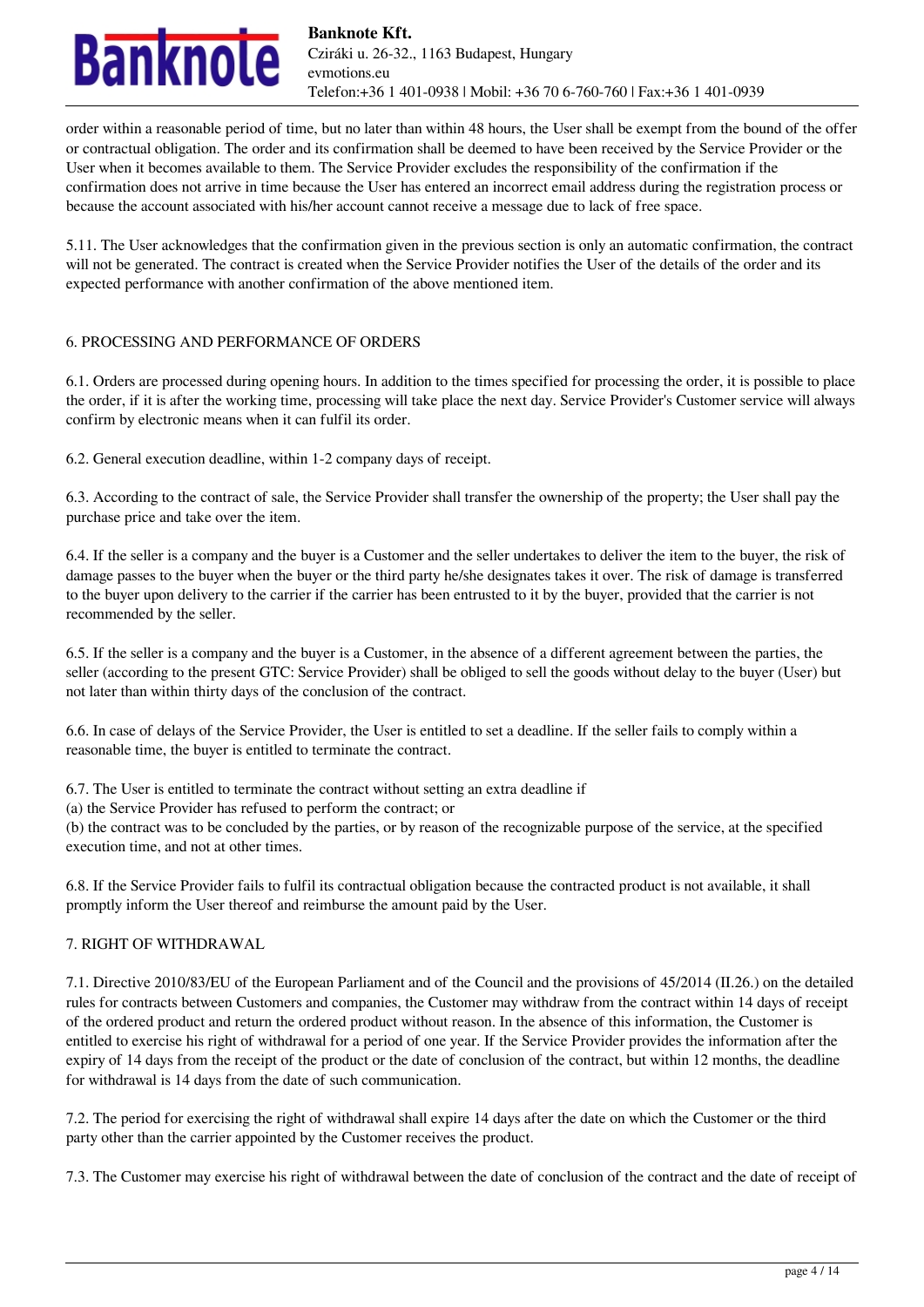# **nknole**

the product.

7.4. The cost of returning the product must be borne by the Customer, and the company has not undertaken to bear this cost.

7.5. In the event of exercising the right of withdrawal, the Customer shall not be liable for any other costs than the return of the product.

7.6. No right of withdrawal shall be granted to a Customer in the case of non-pre-manufactured products produced at the Customer's request or expressed request or for a product clearly designated for the Customer.

7.7. The Customer may also not exercise his right of withdrawal

a. in the case of a service contract, after completing the service as a whole, if the company commenced the performance with the prior consent of the Customer and the Customer has acknowledged that he/she will lose his/her right of cancellation after completing the service;

b. in respect of a product or service the price or charge of which may not be influenced by a financial market company, it may also depend on the fluctuation of the time allowed for withdrawal;

c. perishable or short-lived product;

d. in the case of a sealed package which can not be returned after opening due to sanitary or hygienic reasons;

e. in respect of a product which, by its very nature, is inseparably blended with another product after delivery;

f. in respect of an alcoholic beverage the actual value of which depends on market fluctuations in a way for which the company is not liable and the prices of which were agreed upon by the parties at the time of the conclusion of the sale contract but the contract is concluded only after the thirtieth day after the conclusion;

g. in the case of a company contract where the company seeks to contact the Customer at the explicit request of the Customer for urgent repair or maintenance work;

h. for the sale of a sealed package of audio or video recordings and the purchase of a copy of a computer software if, after the transfer, the Customer has opened the packaging;

i. newspapers, journals and periodicals except for subscription contracts;

j. in the case of contracts concluded at a public auction;

k. in the case of a contract for the provision of accommodation, carriage, car rental, catering or leisure-time services, other than housing services, where a performance date or time limit specified in the contract has been concluded;

l. in the case of a digital content provided on a non-tangible medium, where the company commenced the performance with the express prior consent of the Customer and, at the same time, the Customer acknowledged that he/she was losing his right of withdrawal after the performance was commenced.

7.8. The Service Provider shall refund the amount paid to the Customer, including the delivery fee, within 14 days of the return of the product or the receipt of the withdrawal declaration or not later than within 14 days from the date of learning about the withdrawal.

7.9. During the refund, we use the same payment method used in the original transaction, unless the Customer expressly contributes to the use of another form of payment; due to the use of this refund method, no additional costs are incurred by the Customer.

7.10. The Customer is obliged to return the goods no later than 14 days after sending the withdrawal to the Service Provider without undue delay.

7.11. In case of cancellation by the Customer in writing it is sufficient to send the withdrawal statement within 14 days.

7.12. The Customer will keep the deadline if he/she returns it back or hand over the product (s) before the expiry of the 14-day period. Returns will be deemed to have been completed if the Customer sends the product before the expiry of the deadline.

7.13. The Customer shall only bear the direct cost of returning the product, unless the company has undertaken to bear this cost.

7.14. The Service Provider is not required to compensate the Customer for any additional costs resulting from the choice of a mode of transport other than the cheapest mode of transport offered by the Service Provider.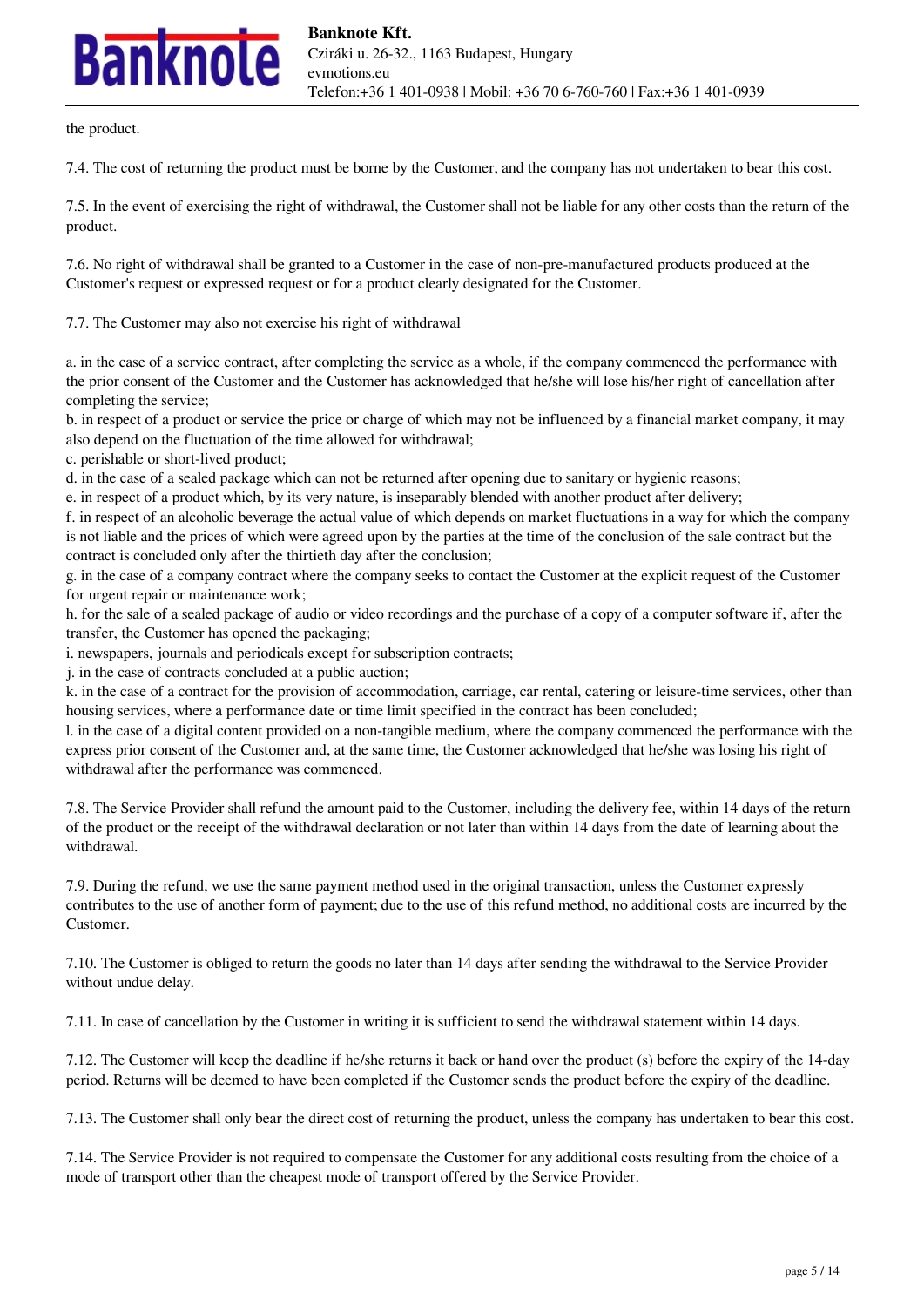

7.15. Refunds may be withheld by the Service Provider until it has received the Goods (s) or the Customer has not provided the proof that he/she has returned them: the previous date must be taken into account.

7.16. If the Customer wish to exercise his/her right of withdrawal, he may report it at one of the Service Provider's contacts in writing (either with the attached data sheet), by telephone or in person. When posting in writing, the date of posting is taken into account, and in case of a phone call the time of the call is taken into account. In case of posting, the Service Provider accepts the indication as a parcel or registered item. The Customer can return the ordered product by mail or by courier service to the Service Provider.

7.17. The Customer shall only be liable for the depreciation resulting from use beyond the use required to establish the nature, properties and operation of the product.

7.18. Government Regulation 45/2014 (II.26) on the detailed rules for contracts between the Customer and the company can be reached here.

7.19. Directive 2011/83/EU of the European Parliament and of the Council can be found here.

7.20. You may also contact the Supplier with any other complaint by contacting the Service Provider.

7.21. The right of withdrawal applies only to Users who are considered to be Customers within the scope of the Civil Code.

7.22. Right of withdrawal does not apply to a company, i.e. a person who acts in the profession, self-employment or company.

7.23. Procedure for exercising the right of withdrawal:

7.23.1. If the Customer wishes to exercise the right of withdrawal, he/she is obliged to indicate his intention to withdraw at the Service Provider's contact details.

7.23.2. Customer shall exercise his right of withdrawal within a period of notice before the expiry of the 14th day after receipt of the product. In writing, it is enough to send the withdrawal statement within 14 days. When postal letter is sent, the date of posting the letter, when the indication is via email or fax, the time of sending email or fax will be taken into account.

7.23.3. In case of cancellation, the Customer shall return the ordered product to the Service Provider without delay, but no later than 14 days after the declaration of withdrawal. The deadline is deemed to be fulfilled if he/she sends the product before the expiry of the 14-day deadline (i.e. it does not have to arrive within 14 days). The Customer shall bear the costs of returning the goods due to the exercise of the right of withdrawal.

7.23.4. However, the Service Provider is not required to compensate the Customer for any additional costs resulting from the choice of a mode of transport other than the cheapest mode of transport offered by the Service Provider. The Customer also exercises his right of withdrawal between the date of conclusion of the contract and the date of receipt of the product.

7.23.5. When purchasing multiple products, when the delivery of individual products takes place at different times, the buyer may exercise the right of withdrawal within 14 days of the last delivered item or of batch or piece.

8. Warranty and Liability

### Faulty performance

The person liable has a faulty performance if the service does not meet the contractual or statutory quality requirements at the time of delivery. The person liable does not have a faulty performance if the person entitled has known the defect at the time of the conclusion of the contract or the defect had to be known by him/her at the time the contract was concluded.

In a contract between a Customer and a company, the clause that differs from the provisions of this chapter about warranty and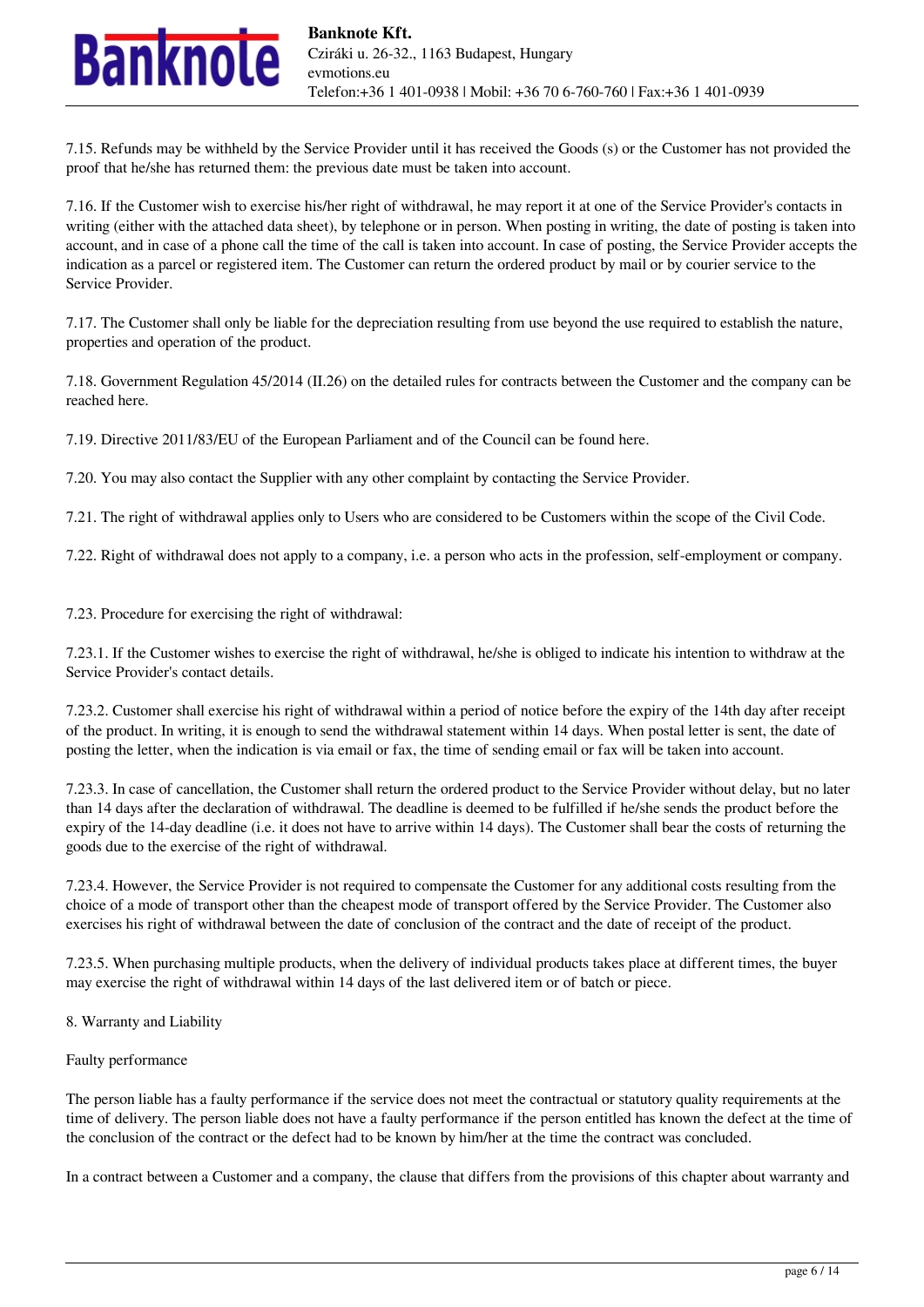

liability, causing disadvantage to the Customer, is void.

Liability for material defects

8.1. In what case can a User use the claim of liability for material defects?

In the event when the Service Provider fails to fulfil its obligations (faulty performance), the User may enforce a liability for material defects claim in accordance with the Civil Code.

8.2. What rights do the User have for the liability for material defects claim?

The User may, at his option, has the following liability for material defects claims: he may request repair or replacement except if the fulfilment of any of these claims made by the User is impossible or would entail a disproportionate additional cost compared to the fulfilment of other requirements. If he/she has not requested or could not request a repair or replacement, he/she may request a proportional discount of payment, or he/she may have the defect repaired or corrected at his/her expense, or he/she may terminate the contract as a last resort. He/she may also switch from one choice of warranty right to another, but the cost of the transition will be borne by the User, unless he/she had to or the company made it happen like that.

8.3. What is the deadline for validating User's liability for material defects claims?

The User is obliged to disclose the defect immediately after discovery, but not later than within two months of discovery. At the same time, please note that beyond the two-year limitation period from the performance of the contract, he/she will no longer be able to enforce his/her warranty rights.

8.4. Against who can the User enforce his/her liability for material defects claim?

The User can enforce his/her liability for material defects claim against the Service Provider.

8.5. What other conditions does the liability for material defects claim have?

Within six months from the date of delivery, there is no other condition to enforce your claim besides reporting the defect, if the User verifies that the product or service was provided by the company operating the webshop. However, after six months from the date of delivery, the User shall be required to demonstrate that the defect recognized by the User was already existing at the time of performance.

### Product warranties

8.6. In which case can a User use a product warranty right?

In the event of the defect of a movable property (product), the User may, at his option, have liability for material defects claim or a warranty claim.

8.7. What are the rights of the User under the product warranty claim?

As a product warranty claim, the User may only ask for repair or replacement of the defective product.

8.8. In what cases is the product considered to be defective?

The product is defective if it does not meet the quality requirements in force when it is placed on the market or if it does not have the features specified by the manufacturer.

8.9. What is the deadline for validating User's product warranty claims?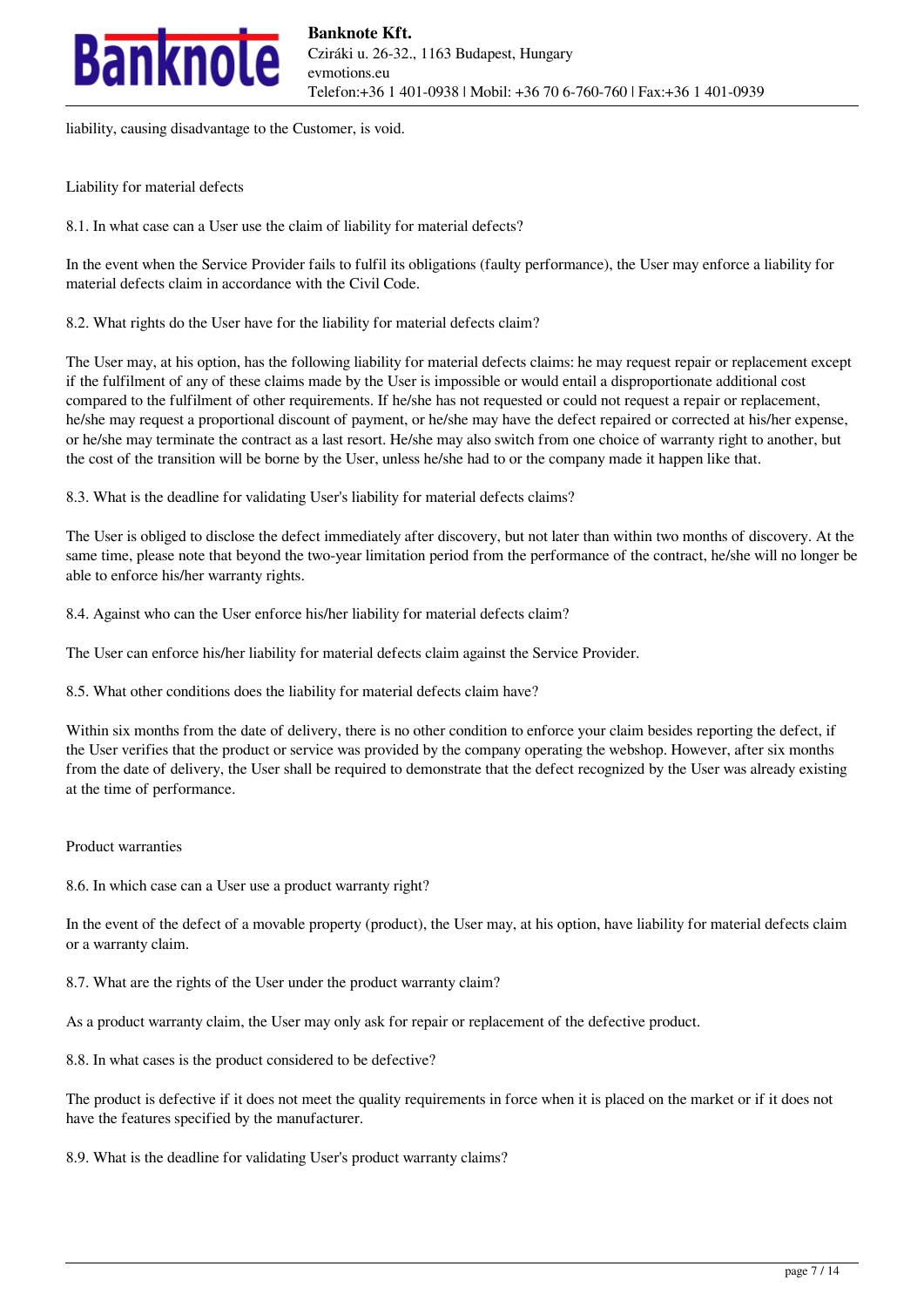

The User's product warranty claims may be validated by the User within two years of the date of placing the product on the market. After this deadline, he/she will lose this right.

8.10. Against who and on what other conditions can the User use his/her product warranty claim?

The User may use his/her product warranty claims only against the manufacturer or distributor of the movable product. A product defect must be proved by the User when claiming product warranty.

8.11. In what case is the manufacturer (distributor) exempt from his product liability obligation?

The manufacturer (distributor) is only exempted from his product warranty obligation if he can prove that:

- the product has been manufactured or placed on the market in his non-company activities, or

- the defect was not recognizable at the time of placing the product on the market according to the present state of technology, or

- the defect of the product results from the application of a statutory or mandatory regulatory requirement.

The manufacturer (distributor) has to prove only one sufficient evidence to justify the exemption. Please note that due to the same defect, the User can not enforce the warranty and liability for material defects claims simultaneously. However, in the event of a successful validation of the User's product warranty claim, he/she may use the liability for material defects claim for the replaced product or the part repaired against the manufacturer.

Warranty

8.12. In what cases can a Customer be entitled to the warranty?

In the case of faulty performance, Section 151/2003 (IX.22.) Government Regulation on certain long-term Customer goods the Service Provider is obliged to provide warranty if the User is considered to be a Customer.

8.13. What rights within what deadlines are covered by the warranty?

The warranty period is one year. The warranty period starts on the day when the transfer of the Customer goods to the Customer is completed or when the product is put into service by the distributor or his authorized representative, then on the day when the product is put into service.

On the basis of the User's warranty claim, according to his/her choice

i. he/she can ask for repair or replacement, unless the performance of the chosen warranty is impossible or if the person liable would have a disproportionate additional cost in comparison with the fulfilment of another warranty claims, taking into account the value of the service in perfect condition, the breach of contract and the infringement caused to the User by fulfilling the warranty; or

ii. he/she may request a proportionate reduction of the payment, may repair the defect or have it repaired at the expense of the person liable, or cancel the contract if the person liable has not undertaken any repair or replacement, … can not fulfil this obligation or if the User's the interest in repair or replacement has ceased.

There is no place for a withdrawal due to an insignificant defect.

Repair or replacement should be carried out within a reasonable time, taking into account the nature of the matter and its intended purpose by the User.

8.14. When is the company exempt from the warranty obligation?

The Service Provider's warranty obligation shall be exempted only if it proves that the cause of the fault occurred after the delivery. Please note that due to the same error, the User may not claim warranty and liability for material defects claims simultaneously, otherwise the User will be covered by the warranty rights regardless of the rights described in the product warranty and liability for material defects chapters.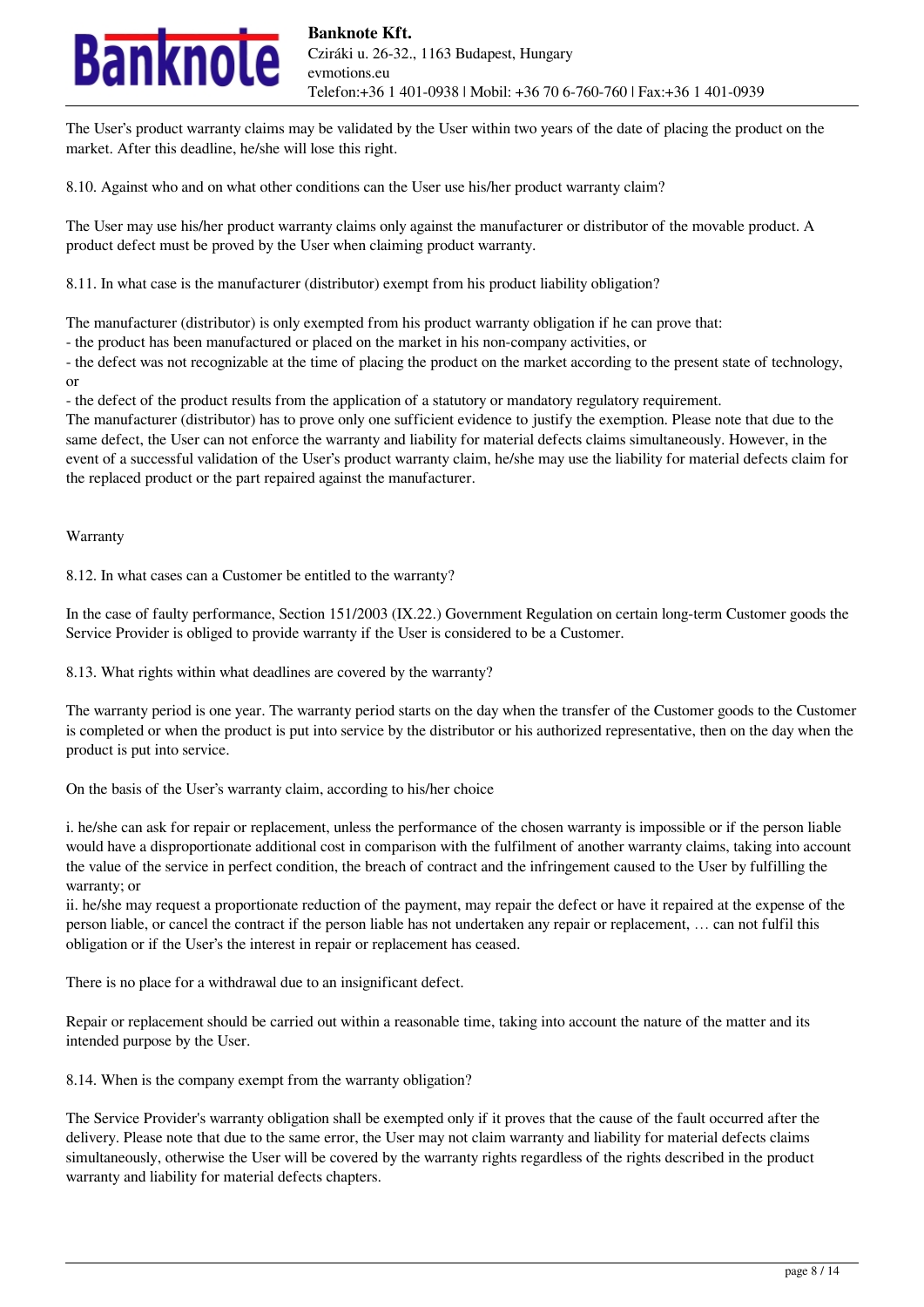

8.15. The Service Provider is not obliged to warranty beyond the warranty period (life expectancy) for damages caused by natural wear and tear.

8.16. The Service Provider shall also not be liable for or warranting, any damages resulting from defective or negligent handling, excessive wear or damage other than the specified use, or other improper use of the Products after passing the risk of damage.

8.17. If the Customer validates replacement requests within three working days from the date of purchase (putting into service) due to the failure of the product, the Service Provider is obliged to replace the item, provided that the defect prevents its intended use.

### 9. PROCEDURE FOR THE WARRANTY CLAIM

9.1. In a contract between a Customer and a company, the parties' agreement cannot differ from the provisions of the regulation, that is, it cannot be disadvantageous to the Customer.

9.2. The Customer is obliged to prove the conclusion of the contract (with and invoice or just a receipt).

9.3. The costs related to the fulfilment of the warranty obligation shall be borne by the Supplier (Civil Code 6: 166 §).

9.4. The Service Provider is required to make a record about the Customer's warranty or warranty claim.

9.5. A copy of the record shall be made available to the Customer promptly and verifiably.

9.6. If the Service Provider can not comment on the performance of the Customer's warranty or warranty claim upon notification, he must inform the Customer in a verifiable manner within five working days about his standpoint, including the reason for refusal and the possibility to make contact with the Conciliation board.

9.7. The Service Provider shall keep the record for a period of three years from the date of its creation and present it at the request of the inspection authority.

9.8. The Service Provider should endeavour to make the repair or replacement within a maximum of fifteen days.

### 10. MISCELLANEOUS PROVISIONS

10.1. The Service Provider has the right to use a subcontractor. He has full responsibility for the subcontractor unlawful conduct, as if he himself had committed the unlawful conduct.

10.2. If any part of this GTC becomes invalid, unjust or unenforceable, it does not affect the validity, legality and enforceability of the remaining parts.

10.3. If the Service Provider does not exercise his right under the GTC, failure to exercise his right shall not be considered a waiver of that right. Any waiver of the right applies only in the case of an expressed written declaration. The fact that the Service Provider does not strictly adhere to a substantive condition or clause of the GTC on one occasion it does not mean that he will waive its subsequent adherence to strict to that condition or clause.

10.4. The Service Provider and the User are trying to settle their dispute in a peaceful way.

10.5. The parties state that the webshop of Service Provider operates in Hungary and is maintained here. Since the site can be visited from other countries, Users are explicitly aware that the rights of the User and the Service Provider is governed by Hungarian law. If the User is a Customer, then pursuant to Pp. 26 § (1), disputes arising from this contract against the Customer, the exclusively relevant court is the court belonging to the defendant's (Customer) domestic residence.

### 11. MANAGING COMPLAINTS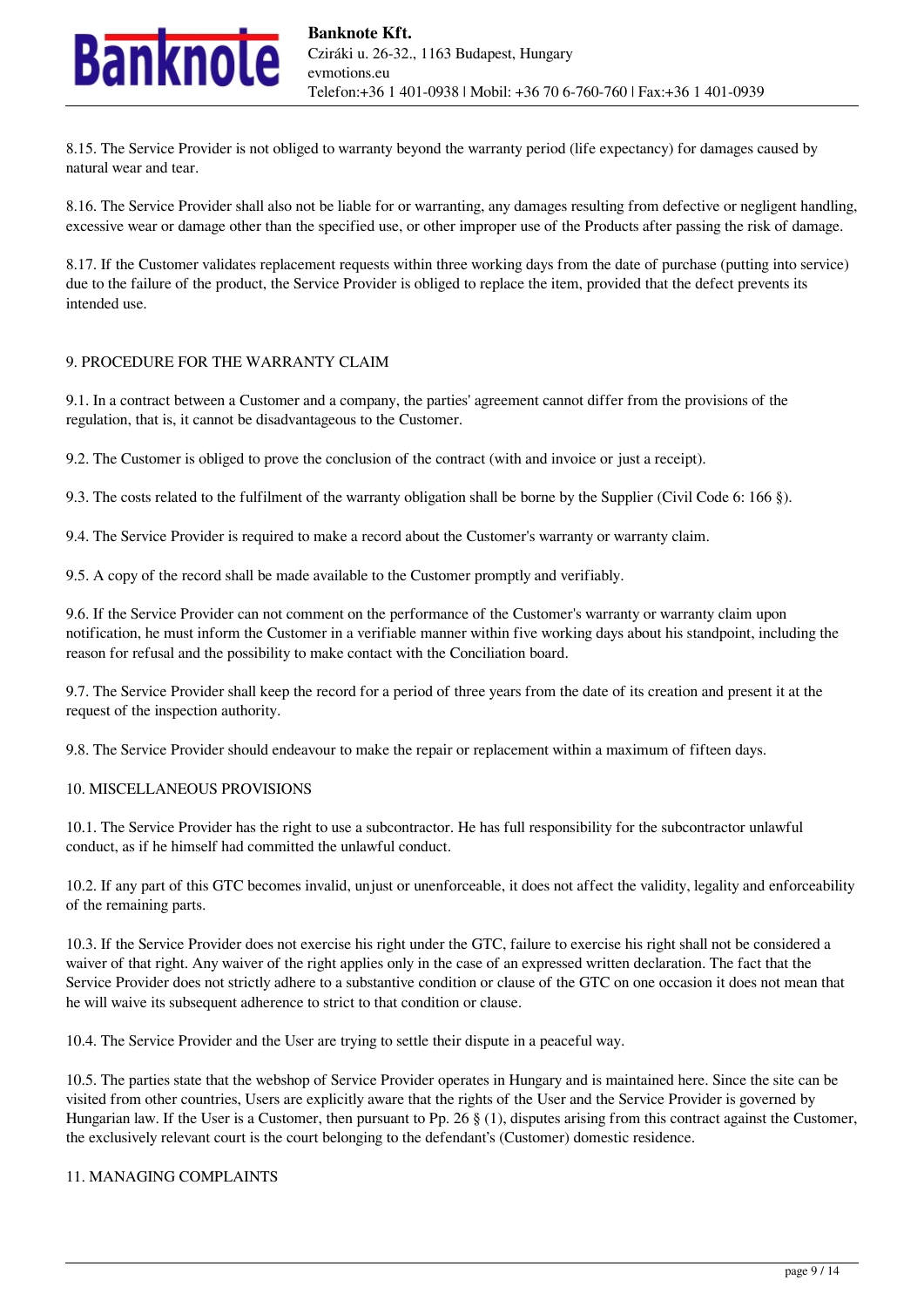

11.1. The purpose of our store is to complete all orders in the right quality, with the Customer's full satisfaction. If a User still has a complaint about the contract or its fulfilment, he/she may post his/her complaint on the above phone number, email address or in a letter.

11.2. The Service Provider will immediately examine and, if necessary, remedy the oral complaint. If the Customer disagrees with the handling of the complaint or the immediate investigation of the complaint is not possible, the Service Provider shall promptly make a record of the complaint and his standpoint on it and send a copy thereof to the Customer.

11.3. The written complaint will be answered in writing by the Service Provider within 30 days. The reason for rejecting the complaint will be justified. The record of the complaint and the copy of the response shall be retained by the Service Provider for five years and shall be presented to the inspection authorities upon request.

11.4. We inform you that in case of rejecting your complaint you can initiate an action by an authority or conciliation board as follows:

11.5. The Customer may file a complaint to the Customer Protection Authority:

Appointment of the Customer Protection Authority according to 387/2016. (XII.2.) Government Regulation, at first instance the district office or the district office by the county seat will deal with, at the second instance the Pest County Government Office is acting with national competence. Contact information for district offices: http://jarasinfo.gov.hu

11.6. In the case of a complaint, the Customer has the possibility to contact a conciliation board, the contacts of which can be found here:

Bács-Kiskun Megyei Békéltető Testület Address: 6000 Kecskemét, Árpád krt. 4. Phone: (76) 501-525, (76) 501-500 Fax: (76) 501-538 Name: Mátyus Mariann Email address: bkmkik@mail.datanet.hu;

Baranya Megyei Békéltető Testület Address: 7625 Pécs, Majorossy Imre u. 36. Postal Address: 7602 Pécs, Pf. 109. Phone: (72) 507-154 Fax: (72) 507-152 Name: Dr. Bodnár József Email address: bekelteto@pbkik.hu;

Békés Megyei Békéltető Testület Address: 5601 Békéscsaba, Penza ltp. 5. Phone: (66) 324-976, 446-354, 451-775 Fax: (66) 324-976 Name: Dr. Bagdi László Email address: bmkik@bmkik.hu;

Borsod-Abaúj-Zemplén Megyei Békéltető Testület Address: 3525 Miskolc, Szentpáli u. 1. Phone: (46) 501-091, 501-870 Fax: (46) 501-099 Name: Dr. Tulipán Péter Email address: kalna.zsuzsa@bokik.hu;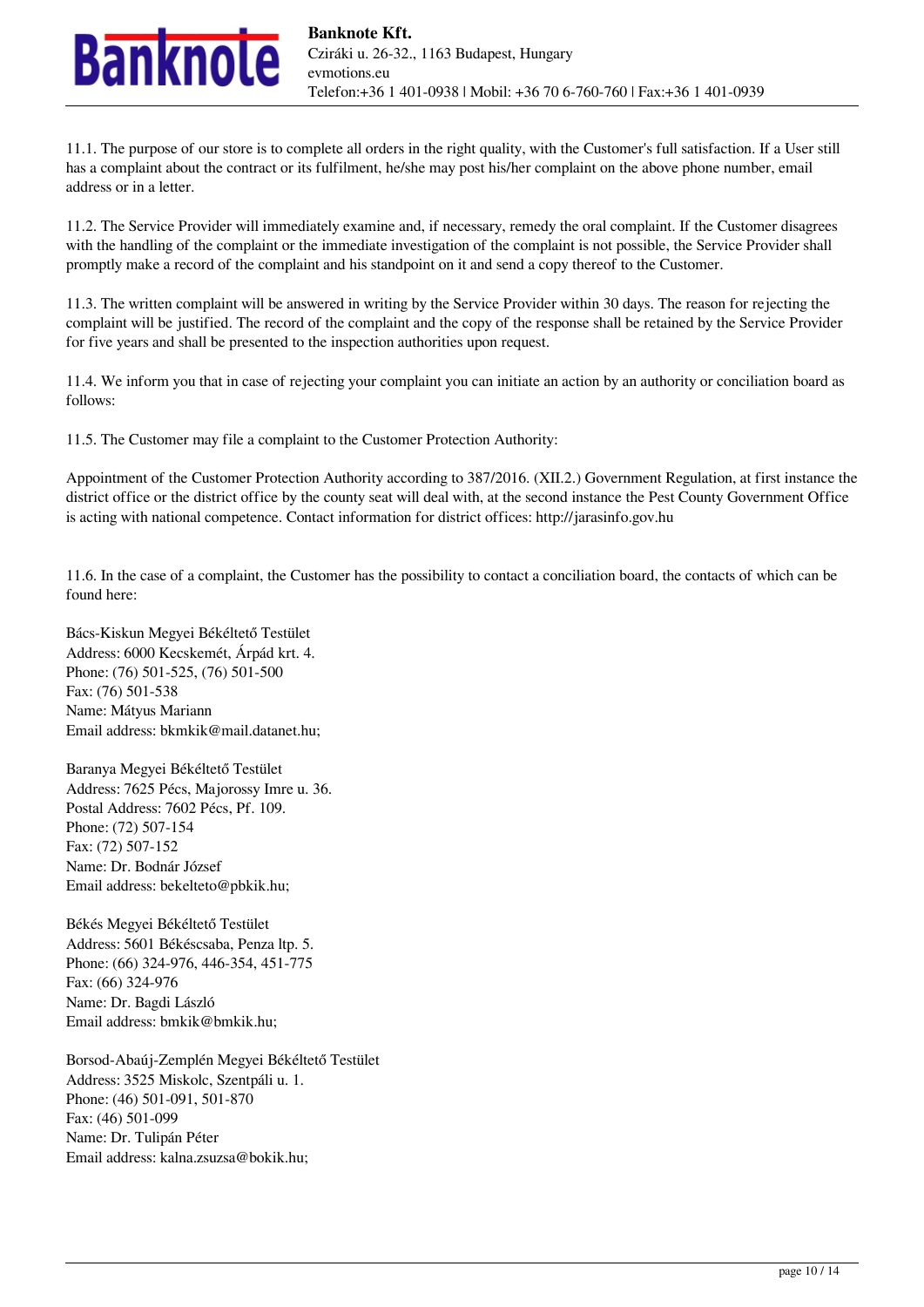

Budapesti Békéltető Testület Address: 1016 Budapest, Krisztina krt. 99. Phone: (1) 488-2131 Fax: (1) 488-2186 Name: Dr. Baranovszky György Email address: bekelteto.testulet@bkik.hu;

Csongrád Megyei Békéltető Testület Address: 6721 Szeged, Párizsi krt. 8-12. Phone: (62) 554-250/118 Fax: (62) 426-149 Name: Dékány László, Jerney Zoltán Email address: bekelteto.testulet@csmkik.hu;

Fejér Megyei Békéltető Testület Address: 8000 Székesfehérvár, Hosszúsétatér 4-6. Phone: (22) 510-310 Fax: (22) 510-312 Name: Kirst László Email address: fmkik@fmkik.hu;

Győr-Moson-Sopron Megyei Békéltető Testület Address: 9021 Győr, Szent István út 10/a. Phone: (96) 520-202; 520-217 Fax: (96) 520-218 Name: Horváth László Email address: bekeltetotestulet@gymskik.hu;

Hajdú-Bihar Megyei Békéltető Testület Address: 4025 Debrecen, Petőfi tér 10. Phone: (52) 500-749 Fax: (52) 500-720 Name: Dr. Hajnal Zsolt Email address: info@hbkik.hu;

Heves Megyei Békéltető Testület Address: 3300 Eger, Faiskola út 15. Postal Address: 3301 Eger, Pf. 440. Phone: (36) 416-660/105 Fax: (36) 323-615 Name: Pintérné Dobó Tünde Email address: tunde@hkik.hu;

Jász-Nagykun-Szolnok Megyei Békéltető Testület Address: 5000 Szolnok, Verseghy park 8. Phone: (56) 510-610 Fax: (56) 370-005 Name: Dr. Lajkóné dr. Vígh Judit Email address: kamara@jnszmkik.hu;

Komárom-Esztergom Megyei Békéltető Testület Address: 2800 Tatabánya, Fő tér 36. Phone: (34) 513-010 Fax: (34) 316-259 Name: Dr. Rozsnyói György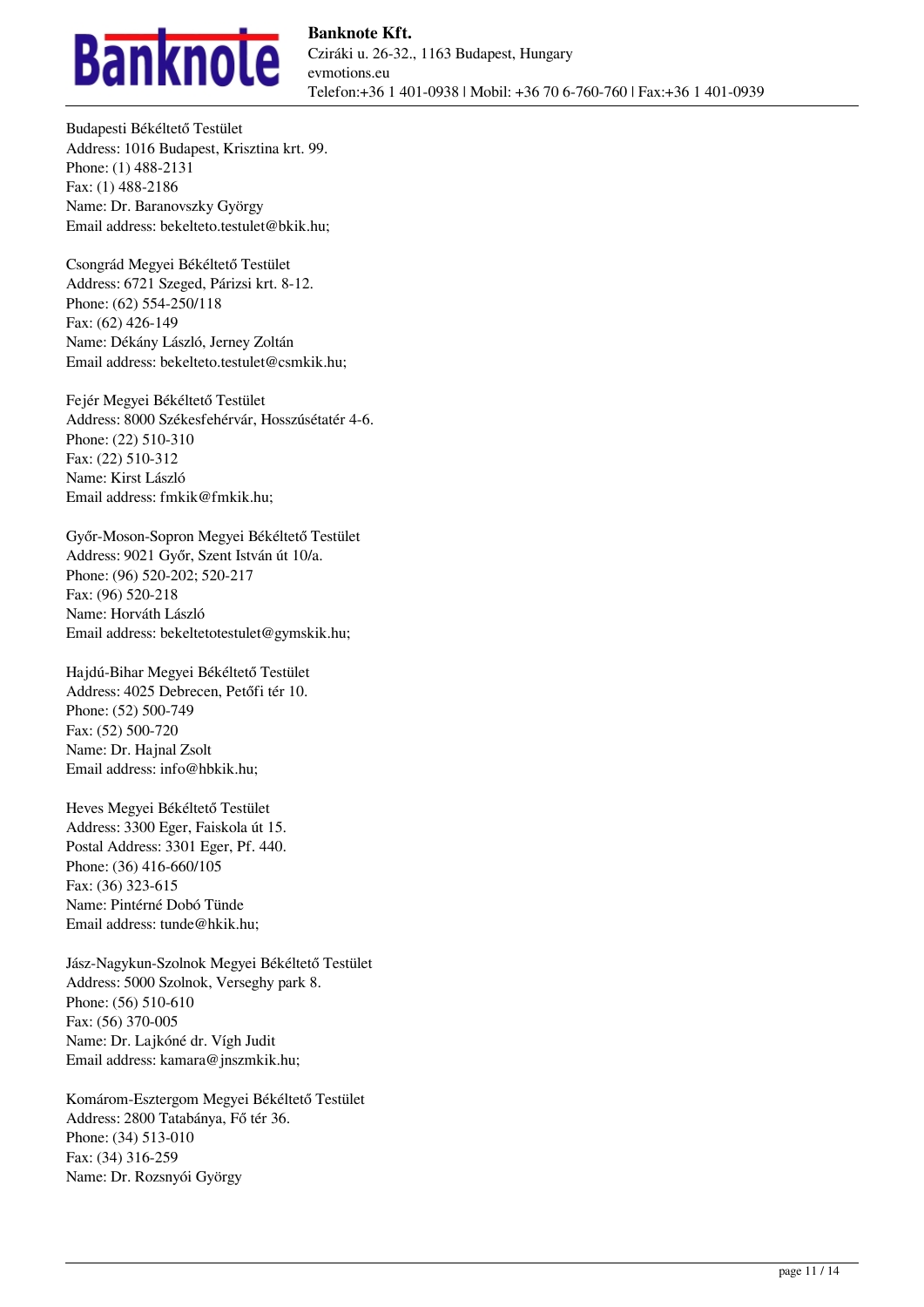

Email address: kemkik@kemkik.hu;

Nógrád Megyei Békéltető Testület Address: 3100 Salgótarján, Alkotmány út 9/a Telefonszám: (32) 520-860 Fax: (32) 520-862 Name: Dr. Pongó Erik Email address: nkik@nkik.hu;

Pest Megyei Békéltető Testület Address: 1119 Budapest, Etele út 59-61. 2. em. 240. Phone: (1)-269-0703 Fax: (1)-269-0703 Name: dr. Csanádi Károly Email address: pmbekelteto@pmkik.hu Honlap cím: www.panaszrendezes.hu

Somogy Megyei Békéltető Testület Address: 7400 Kaposvár, Anna utca 6. Phone: (82) 501-000 Fax: (82) 501-046 Name: Dr. Novák Ferenc Email address: skik@skik.hu;

Szabolcs-Szatmár-Bereg Megyei Békéltető Testület Address: 4400 Nyíregyháza, Széchenyi u. 2. Phone: (42) 311-544, (42) 420-180 Fax: (42) 311-750 Name: Görömbeiné dr. Balmaz Katalin Email address: bekelteto@szabkam.hu;

Tolna Megyei Békéltető Testület Address: 7100 Szekszárd, Arany J. u. 23-25. Phone: (74) 411-661 Fax: (74) 411-456 Name: Mátyás Tibor Email address: kamara@tmkik.hu;

Vas Megyei Békéltető Testület Address: 9700 Szombathely, Honvéd tér 2. Phone: (94) 312-356 Fax: (94) 316-936 Name: Dr. Kövesdi Zoltán Email address: pergel.bea@vmkik.hu

Veszprém Megyei Békéltető Testület Address: 8200 Veszprém, Budapest u. 3. Phone: (88) 429-008 Fax: (88) 412-150 Name: Dr. Óvári László Email address: vkik@veszpremikamara.hu

Zala Megyei Békéltető Testület Address: 8900 Zalaegerszeg, Petőfi utca 24. Phone: (92) 550-513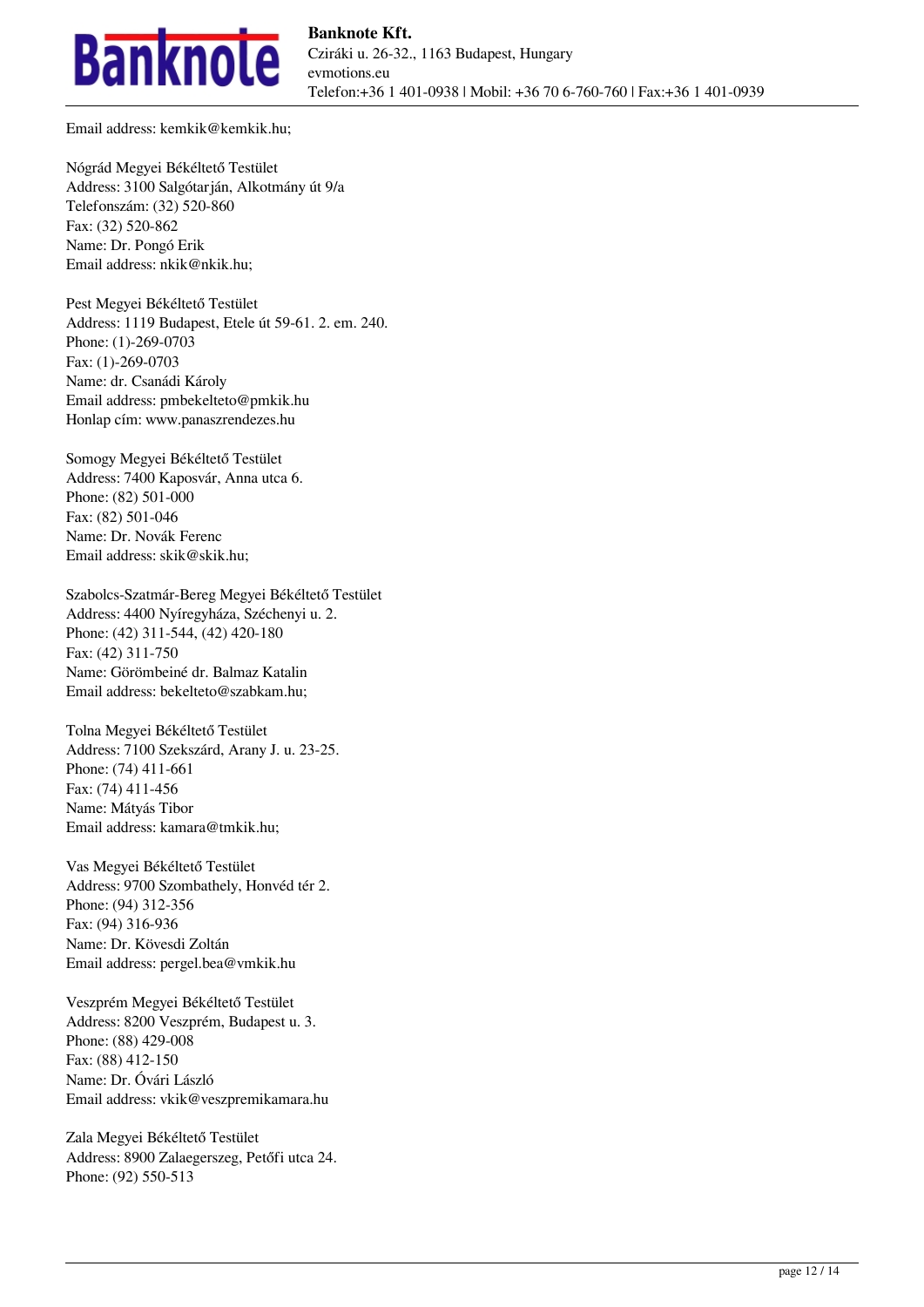

Fax: (92) 550-525 Name: dr. Koczka Csaba Email address: zmbekelteto@zmkik.hu

11.7. The conciliation board is responsible for the settlement of Customer disputes outside the court. The task of the Conciliation board is to attempt to establish a settlement between the parties in order to settle a Customer dispute, and in the event of its ineffectiveness, it will decide on the case in order to ensure the simple, fast, efficient and cost-effective enforcement of Customer rights. At the request of the Customer or the Service Provider, the Conciliation board shall advise on the Customer's rights and obligations.

11.8. In the case of a cross-border Customer dispute related to an online sale or online service contract, only a Conciliation board operating next to the Budapest Chamber of Commerce and Industry is competent.

11.9. In the case of a Customer complaint, you can use the EU online dispute resolution platform. The use of this platform requires a simple registration in the European Commission system by clicking here. After that, the Customer can make a complaint via the online website at http://ec.europa.eu/odr

11.10. The Service Provider is obliged to cooperate in the conciliatory body procedure. In this context, he must send his response to the Conciliation board and ensure the participation of the person authorized to conclude the hearing. Where the head office or the place of company is not registered in a county governed by the chamber operating the territorial jurisdiction of the Conciliation board, the company' obligation to cooperate shall be subject to the possibility of a written agreement in accordance with the Customer's request.

11.11. If the Customer does not turn to a Conciliation board or the procedure has not been successful, the Customer has the right to seek a court to settle the dispute. The lawsuit must be filed with a letter of formal notice containing the following information:

- the relevant court;
- the names of the parties and representatives of the parties, their place of residence and legal status;
- the right to be enforced, by presenting the underlying facts and their evidence;
- the data from which the relevance and jurisdiction of the court can be established;
- a definitive request for a court decision.

The application must be accompanied by a document or a copy of which is referred to as evidence.

# 12. COPYRIGHT

12.1. After the evmotions.eu, as a website is considered to be as a copyrighted work, it is forbidden to download, replicate, republicize, use in other ways, store electronically, process and sell the content or any portion of the evmotions.eu website, without the written consent of the Service Provider.

12.2. Any transfer of material from the evmotions.eu website and its database may only be made with reference to the given website even in case of a written consent.

12.3. The Service Provider reserves all rights to all elements of its service, domain names, secondary domain names and web advertising surfaces.

12.4. It is forbidden to adapt or decrypt the content or parts of the evmotions.eu website; establishing User identities and passwords in an unfair manner; use any application that may modify or index the evmotions.eu website or any part thereof.

12.5. The evmotions.eu name is protected by copyright, and its use, with the exception of the reference, is possible only with the written consent of the Service Provider.

12.6. The User acknowledges that, in the case of unauthorized use, he/she has to pay a penalty to Service Provider for the damages caused. The amount of the penalty is gross HUF 90,000 per image or HUF 20,000 gross per word. The User acknowledges that this penalty is not exaggerated and is aware of this condition when browsing the website. In the case of